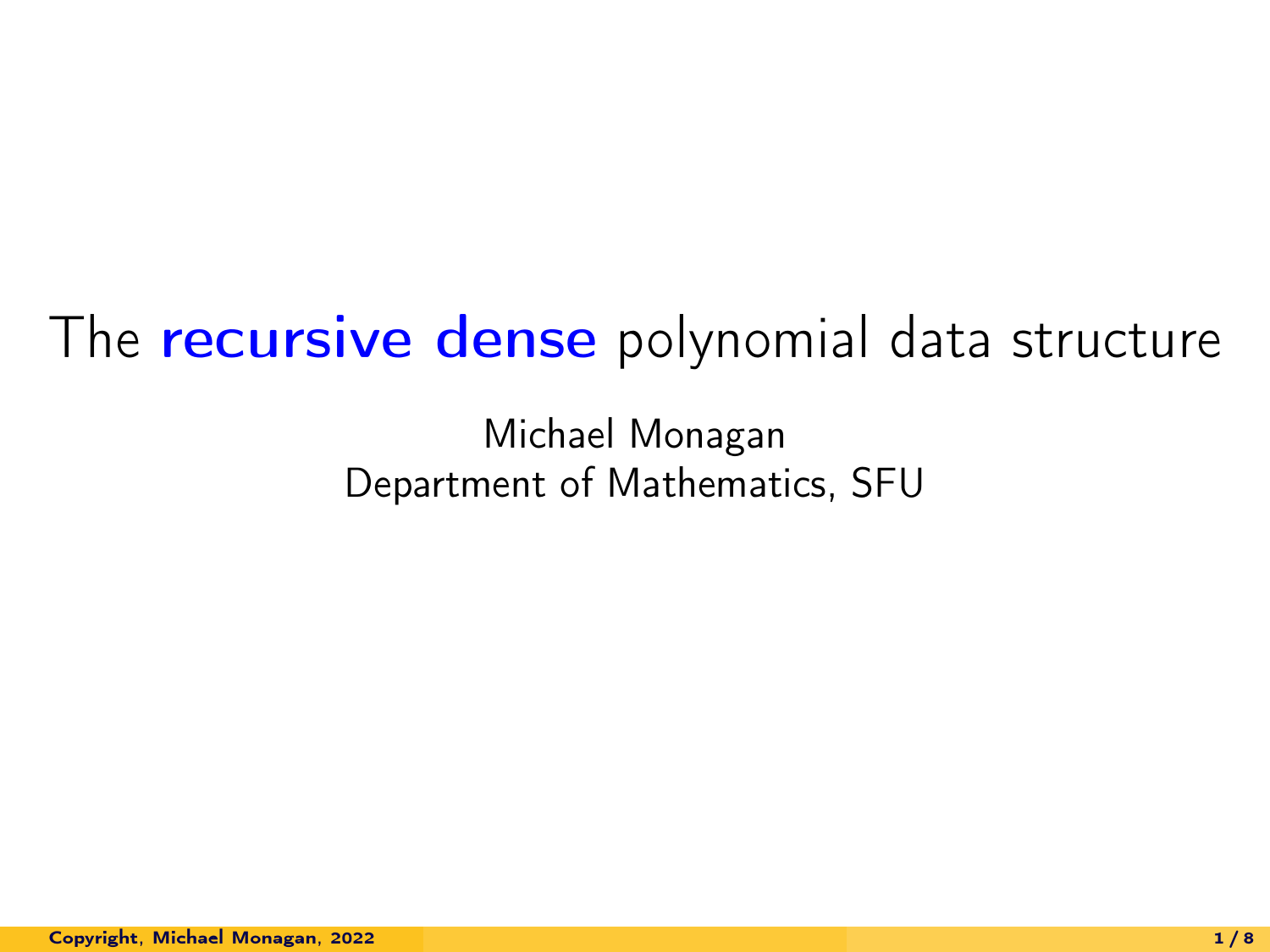- **•** Sparse distributed polynomial data structures
- **2** Recursive polynomial data structures
- <sup>9</sup> Maple's RECDEN data structure
- **•** Demo of RECDEN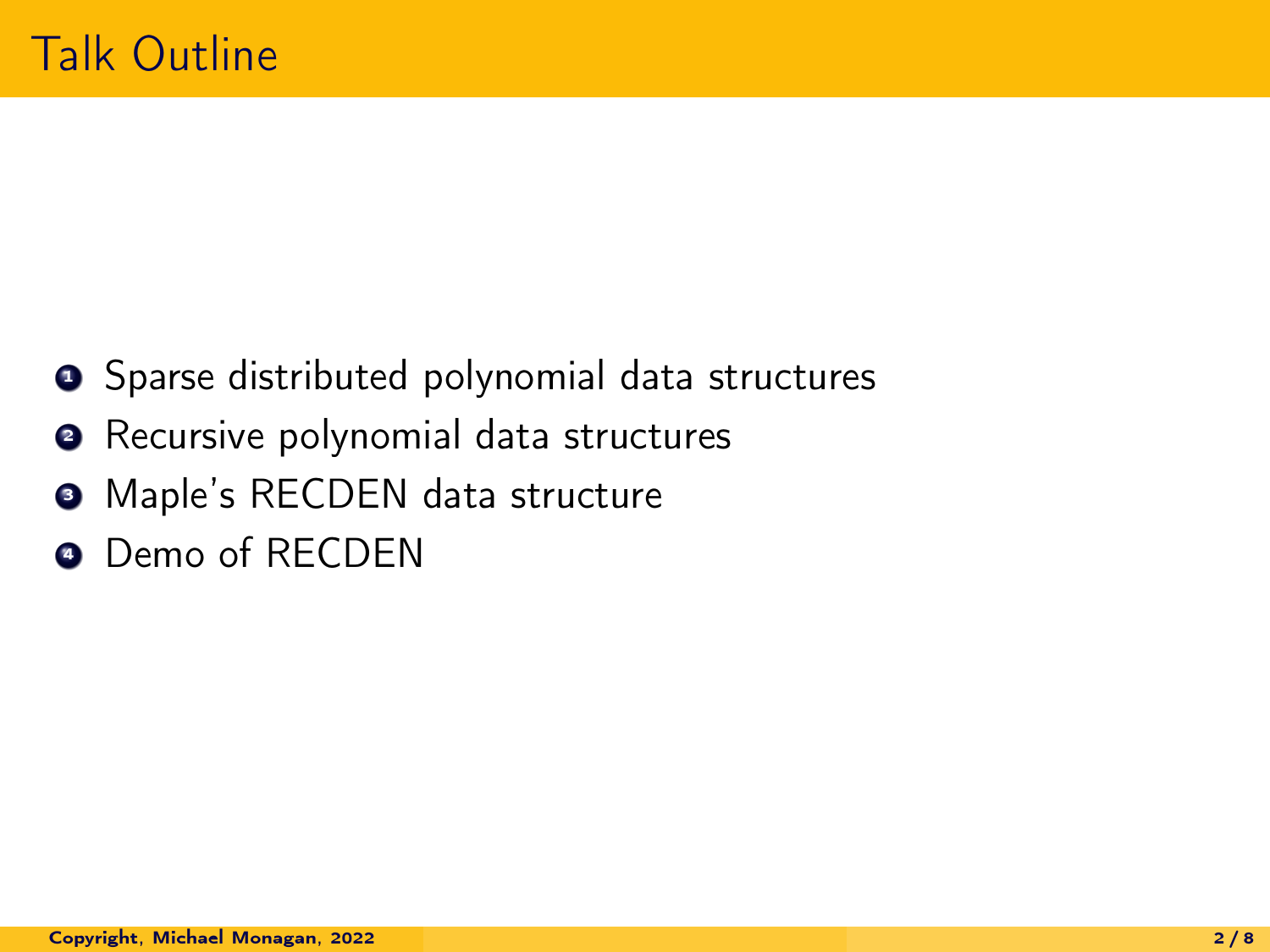# Maple's sum of products representation

$$
9xy^3z - 4y^3z^2 - 6xy^2z - 8x^3 - 5
$$

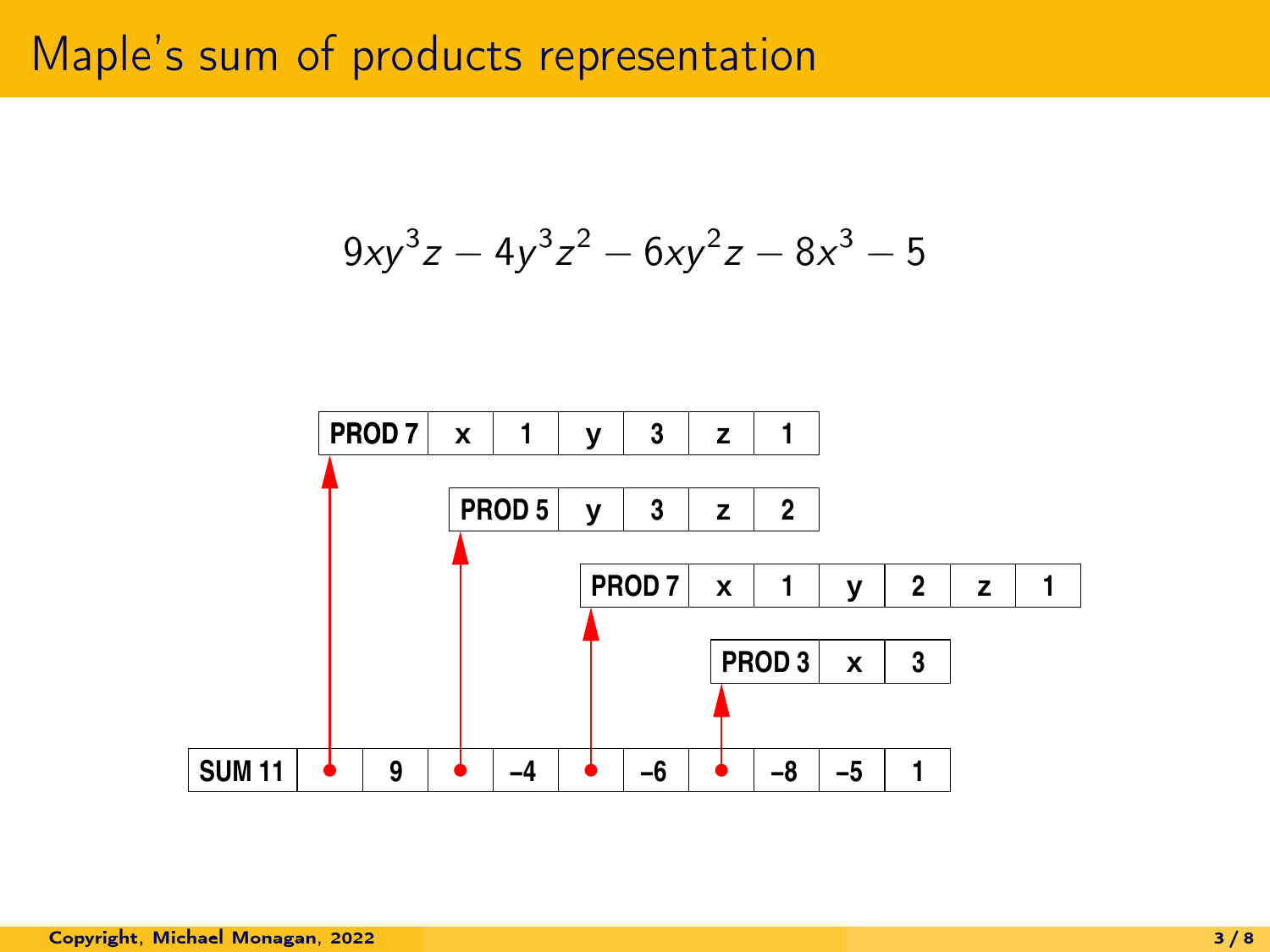## Singular's linked lists representation

$$
9xy^3z - 4y^3z^2 - 6xy^2z - 8x^3 - 5
$$

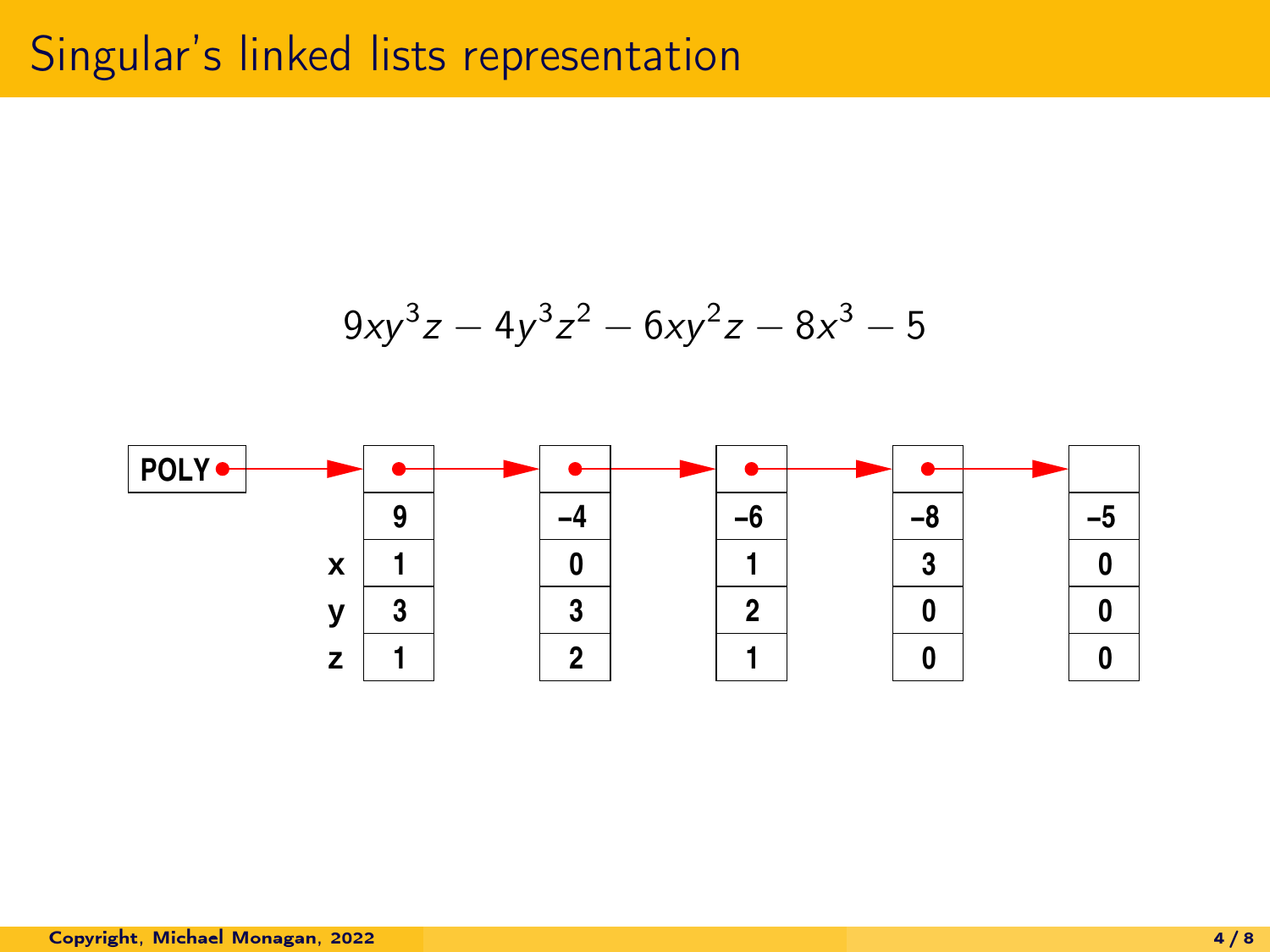

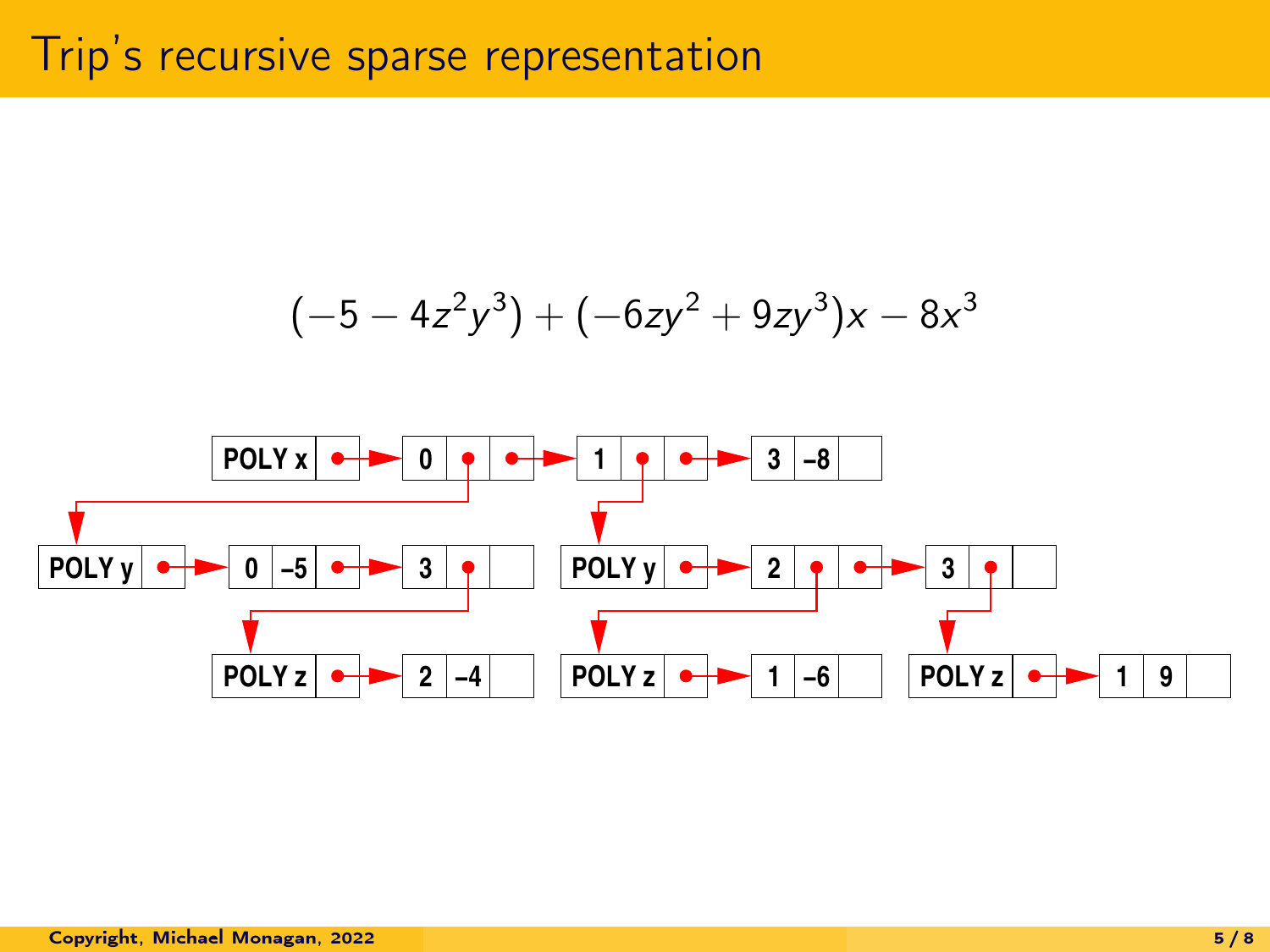### Pari's recursive dense representation

$$
(-5 - 4z2y3) + (-6zy2 + 9zy3)x - 8x3
$$

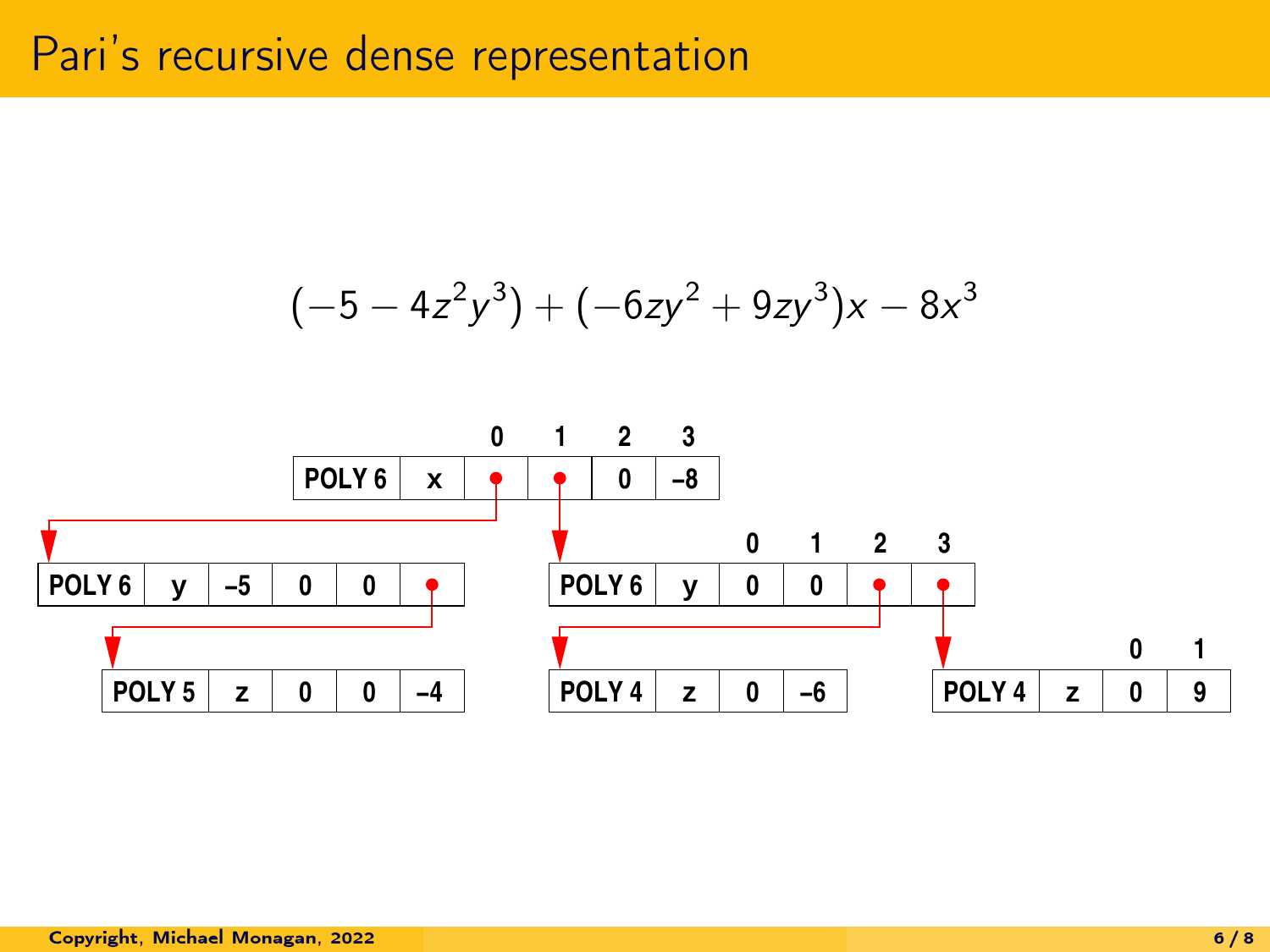> read "/home/mmonagan/sydney/recden/recden";  $> f := 9*x*y^3*z-4*y^3*z^2-6*x*y^2*z-8*x^3-5:$  $> F := \text{rpoly}(f, [x, y, z])$ ;

$$
F := -8x^3 - 5 + (9z y^3 - 6z y^2) x - 4y^3 z^2
$$

 $>$  getring(F); # op(1,F)

 $[0, [x, y, z], []$ 

 $>$  getpoly(F); # op(2,F)

 $[[[-5], 0, 0, [0, 0, -4]], [0, 0, [0, -6], [0, 9]], 0, [[-8]]]$ 

> seq(coeffrpoly(F,i),i=0..degrpoly(F));

$$
-4y^3z^2-5, \ 9z\,y^3-6z\,y^2, \ 0, \ -8
$$